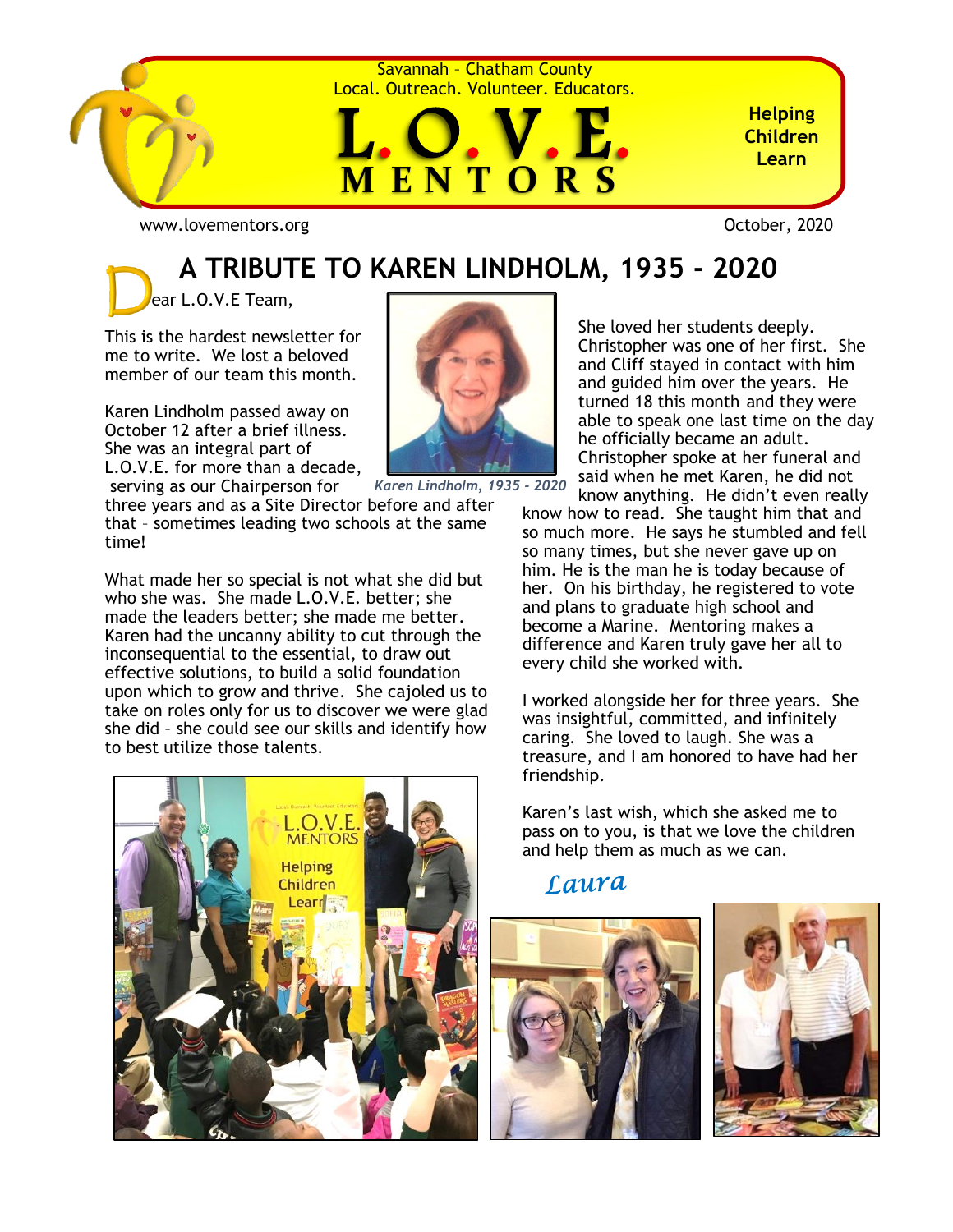### *The other reason this newsletter is hard to write is that I must add my personal goodbye as well.*





*Laura Wehrle Officer & School Liaison*

#### *I have one last plea* –

 y family is moving to Tennessee. It has been one of the greatest honors of my time here in Savannah to be a member of L.O.V.E. and to lead this organization the past few years.

You are an incredible group of people who are touching and changing lives; you have inspired me to do all I can to make it as smooth as I possibly could for everyone to mentor the children. Thank you for the trust you placed in me.

The Leadership Team is picking up the tasks I have been doing. Bill Monroe and Tim Andrews will help lead our virtual pilot. I will continue to support the pilot and L.O.V.E. as much as I can from afar.

Please consider volunteering in a leadership capacity. L.O.V.E. will only continue to thrive if people are willing to help manage it. We have added and filled many positions so that each individual role is a modest time commitment and manageable – including mine. I welcome a discussion with anyone who would be willing to join the Leadership Team and will continue to assist anyone in that role in a transition phase. These kids are worth it and they need us more than ever.



I am deeply grateful to each of you. The friendships, the camaraderie and laughter have been amazing. I wish you much L.O.V.E.

### *Laura*



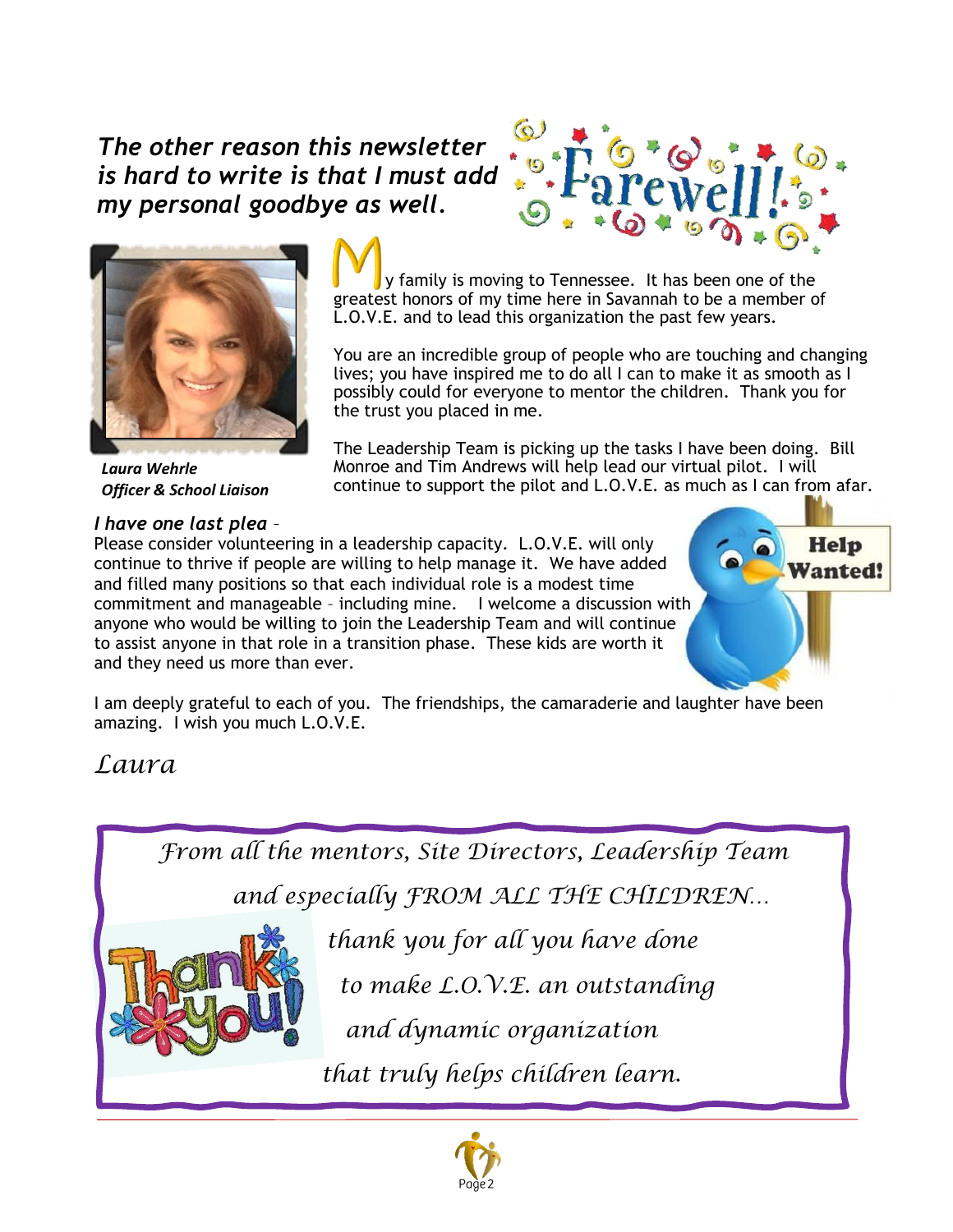### **UPDATE ON THE PILOT PROGRAM**

he Leadership Team is working with the schools to develop a Pilot Program so that mentors would begin to work with students virtually via ZOOM or Google Classroom. The plan is for two adults to work with two students under the direction of the classroom teacher. As soon as all details are finalized, mentors will be advised. If you have not already responded to the link in the October 9

email to all mentors titled "L.O.V.E. Pilot Program" please do that now so that we know how many mentors want to volunteer to start virtual mentoring in November or want to wait until next year. If you don't see the link, please send an email to [www.lovementors.org](http://www.lovementors.org/) to indicate your plans.



#### **EVERY LITTLE BIT COUNTS**

When millions of supporters shop at AmazonSmile, charitable donations quickly add up. Amazon contributes \$.05 to 'Amazon Smiles' from every purchase made on the site.

#### **SIGN UP TODAY!**

Go to Amazon.com, select 'Amazon Smiles,' register, and add L.O.V.E. as the recipient charity. Over \$50.00 has been earmarked to L.O.V.E. from one benefactor alone. Think how much could be raised if everyone involved with L.O.V.E. who shopped at Amazon signed up for 'Amazon Smiles.'



**Local Outreach Volunteer Educators**  has received \$54.17 from you as of October 25, 2020



**All US charities** have received \$215,721,458.97 as of September 2020